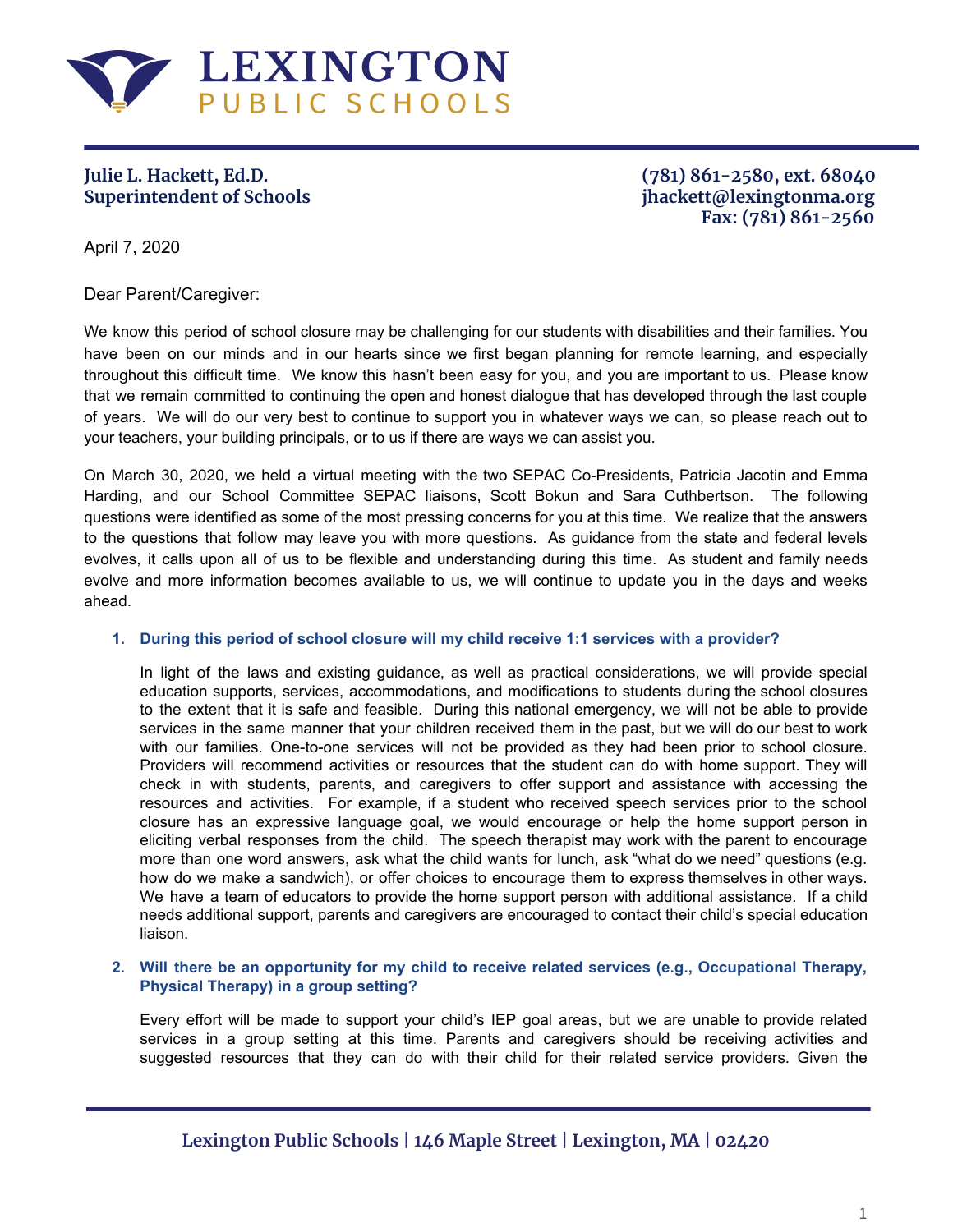physical nature of this type of instruction and the necessary restrictions on close contact, it is not possible to provide the in-person support by a trained therapist that your child received prior to school closure. It is also a challenge to provide related services in a group setting at this time due to privacy concerns. As we seek guidance and clarity from State officials, we will continue to explore the possibility of providing related services in a group setting. The District will provide compensatory services as needed.

### **3. What about confidentiality if my child does receive services in a group setting?**

We have been working diligently these past couple of weeks to ensure that our virtual platforms are compliant with the Children's Online Privacy and Protection Act ("COPPA") and Protection of Pupil Rights Amendment ("PPRA"). We have taken precautions to address [Student](https://docs.google.com/document/d/1v7f0NtjxGYIRMFmV86uD0fWkfl2Zp-RiGMx_YsLRBZQ/edit?usp=sharing) Data Privacy issues and to protect personally identifiable information from being disclosed to third parties through our use of software and virtual learning tools and technologies. We have developed a LPS Virtual Learning [Disclaimer](https://docs.google.com/document/d/125q5ssar11noNfJuj-_93eo3r06PuBlHBm9NhdxJecU/edit?usp=sharing) that is being sent to all parents and caregivers. The purpose of the Disclaimer is to reinforce that LPS strictly prohibits screenshots, pictures, audio/video recording, and distribution of any virtual educational experience in order to protect student privacy, proactively prevent potential cyberbullying, prevent the distribution of copyrighted materials, and comply with Massachusetts law. It also emphasizes to members of the school community that it is illegal to record another person through any medium without their knowledge in Massachusetts. While it is impossible to fully ensure confidentiality in a remote learning environment, we will do our best to protect the privacy of our students—and we need our school community's help. We ask ALL parents and caregivers to take care not disclose any protected information that they may be privy to during any remote learning or virtual session (i.e., the names of other students participating in a small group lesson with parent permission).

## **4. What about a Free and Appropriate Public Education (FAPE) for my child? Does the District expect my child to maintain skills or make progress?**

Students with disabilities remain entitled to a Free and Appropriate Public Education (FAPE), even during national/state declared emergencies. However, the provision of a FAPE must be "consistent with the need to protect the health and safety of students with disabilities and those individuals providing education, specialized instruction, and related services to these students. As COVID-19 continues to spread and [affect] the health and safety of LPS staff and their families, services may be impacted." 1 Should our staff be unable to provide support and address regression within a reasonable timeframe, we remain committed to offering compensatory services.

Some of our students are thriving during this period of school closure, while others need more support. Due to the uncertainties associated with the pandemic and the impact it may have on students, staff, and families, it is difficult to cover the curriculum in a traditional way. Students in the Lexington Public Schools are engaged in enrichment activities that deepen their learning, and our educators are working diligently to check in consistently and offer support to our students and families. Similarly, students with disabilities have an opportunity to reinforce the skills they have learned through enrichment activities that have been recommended by their special educators and relate to their IEP goal areas. Traditionally compensatory services are identified on a case-by-case basis and are also determined by how long it would take for a student to recoup those skills. We have begun to discuss how we might approach compensatory services in the summer months, should patterns emerge around particular areas of need.

### **5. In light of the shifting federal and state guidance, what is the District's position on compensatory services?**

The more services we can safely provide to our students now, the less regression they will experience, and that has been our approach from the start. IEPs are written to be implemented within the school setting and with goals to be accomplished within a school year. However, we are now working in a remote learning environment with a different length to the school day. Some students may thrive and make progress in this new remote learning environment; it may be more difficult for others. We hope that most of our students can maintain the progress they achieved before the closing of school. We are aware that some may not and will require compensatory services once school resumes full time. We will do what it takes to support our students who are unable to recoup skills within a reasonable timeframe.

<sup>&</sup>lt;sup>1</sup> "Coronavirus COVID-19 Guidance for Schools and Districts Regarding Special Education," Stoneman, Chandler & Miller, LLP, April, 2020.